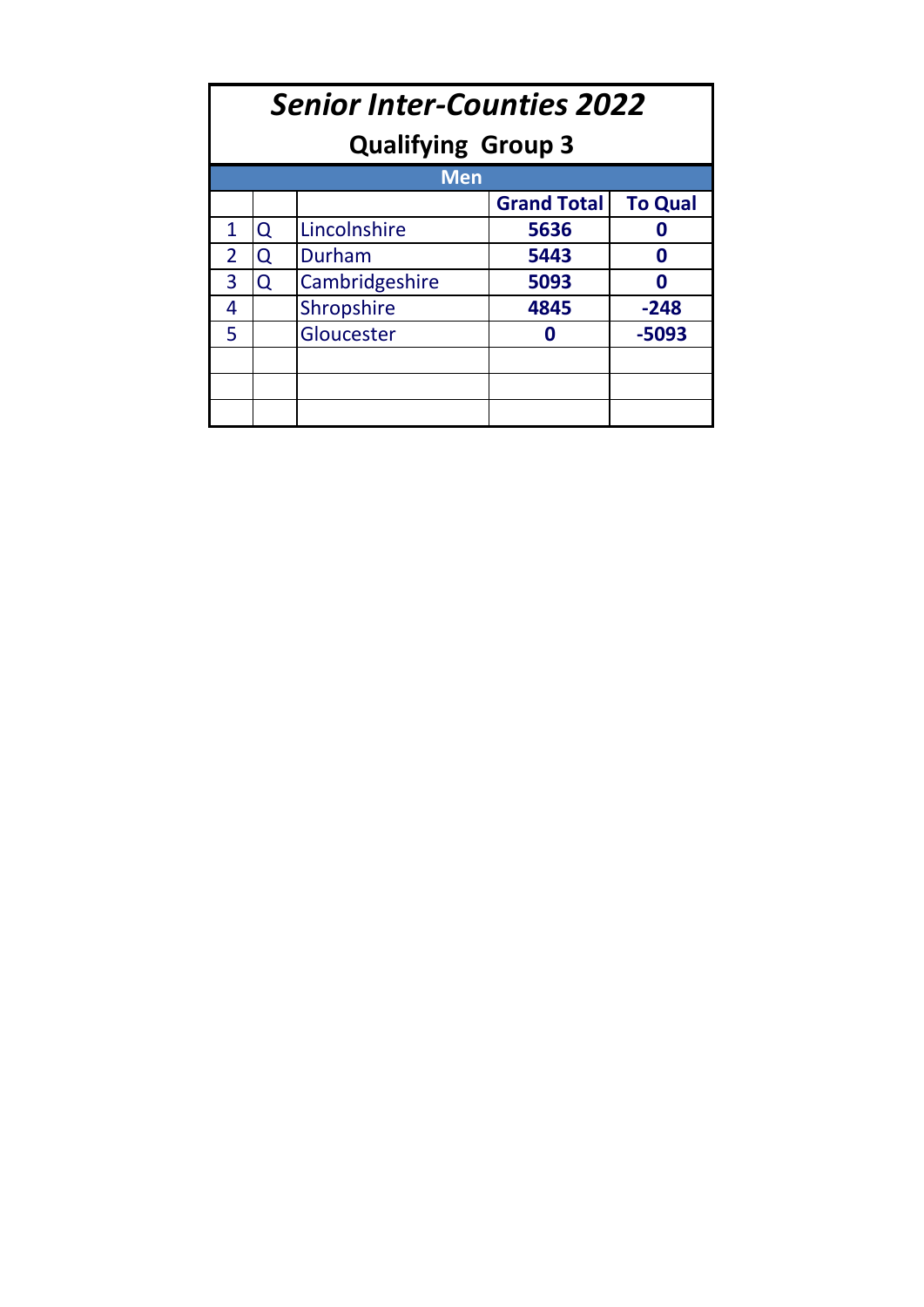|           | Name            | County         |     |                                           |     |     |     |     |       |       |
|-----------|-----------------|----------------|-----|-------------------------------------------|-----|-----|-----|-----|-------|-------|
|           |                 |                |     | Game 1 Game 2 Game 3 Game 4 Game 5 Game 6 |     |     |     |     | Total | Ave   |
| 1 Geoff   | <b>Brown</b>    |                | 202 | 164                                       | 205 | 164 | 190 | 207 | 1132  | 188.7 |
| 2 Richard | Francis         |                | 172 | 166                                       |     | 158 |     |     | 496   | 165.3 |
| 3 Robert  | Hobart          |                |     | 163                                       | 189 | 193 | 158 | 124 | 827   | 165.4 |
| 4 Mark    | <b>Skippins</b> |                | 157 | 188                                       | 148 |     | 158 |     | 651   | 162.8 |
| 5 Gary    | Oakley          |                | 159 |                                           |     | 166 | 165 | 173 | 663   | 165.8 |
| 6 Paul    | Dillon          |                | 169 | 167                                       | 146 |     |     | 190 | 672   | 168.0 |
| 7 lan     | Runacres        |                |     |                                           | 180 | 163 | 148 | 161 | 652   | 163.0 |
| 8 Luigi   | Amato           |                |     |                                           |     |     |     |     | 0     |       |
| 9         |                 | Cambridgeshire |     |                                           |     |     |     |     | 0     |       |
| 10        |                 |                |     |                                           |     |     |     |     | 0     |       |
| 11        |                 |                |     |                                           |     |     |     |     | 0     |       |
| 12        |                 |                |     |                                           |     |     |     |     | 0     |       |
| 13        |                 |                |     |                                           |     |     |     |     | 0     |       |
| 14        |                 |                |     |                                           |     |     |     |     | 0     |       |
| 15        |                 |                |     |                                           |     |     |     |     | 0     |       |
|           |                 | Pinfall        | 859 | 848                                       | 868 | 844 | 819 | 855 | 5093  | 848.8 |
|           |                 |                | 859 | 848                                       | 868 | 844 | 819 | 855 | 5093  |       |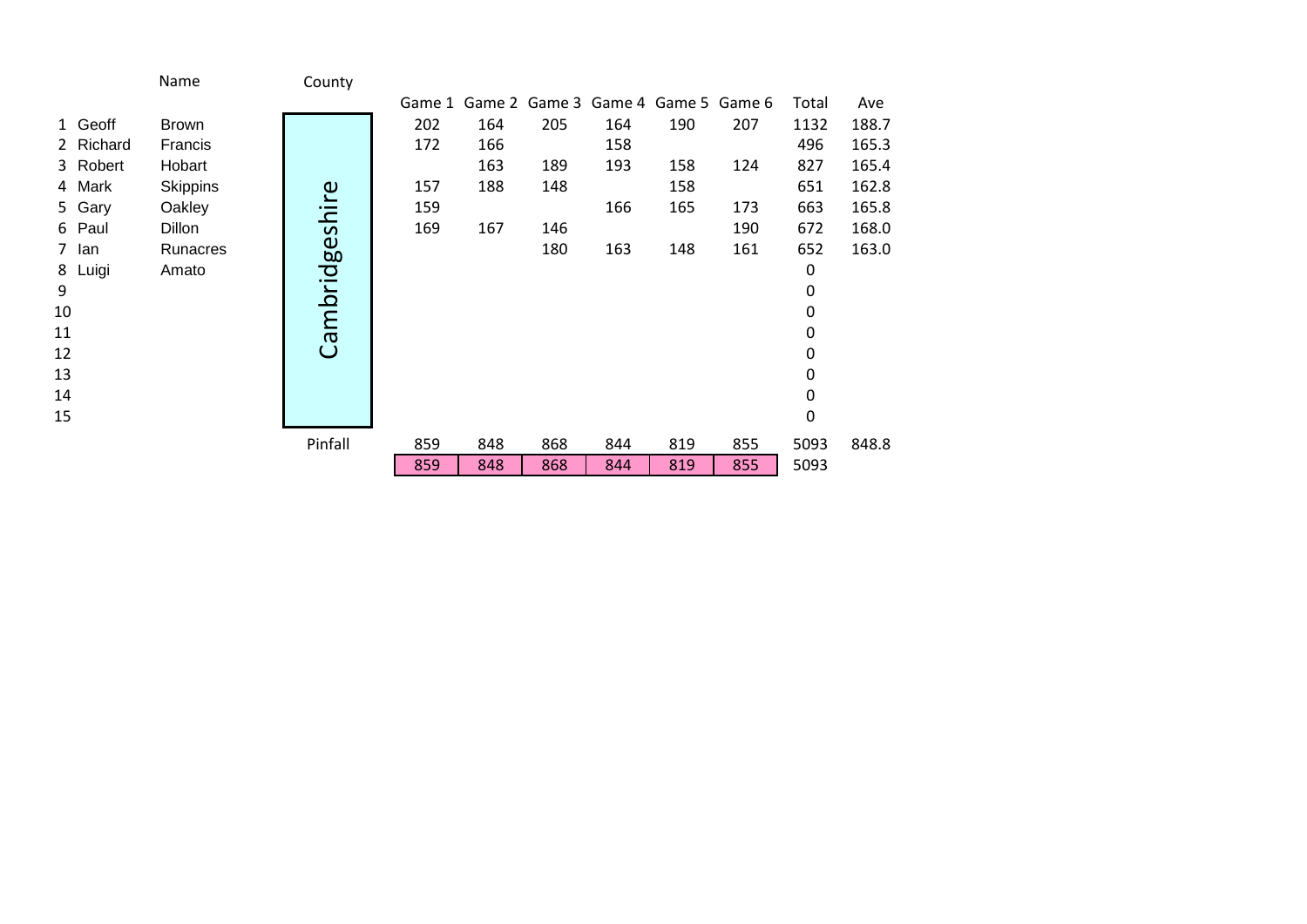|    |           | Name           | County  |     |                                           |     |     |     |     |              |       |
|----|-----------|----------------|---------|-----|-------------------------------------------|-----|-----|-----|-----|--------------|-------|
|    |           |                |         |     | Game 1 Game 2 Game 3 Game 4 Game 5 Game 6 |     |     |     |     | Total        | Ave   |
|    | 1 Gary    | Orton          |         | 157 |                                           | 152 | 180 |     | 142 | 631          | 157.8 |
|    | 2 Jonny   | <b>Haliday</b> |         |     | 188                                       | 137 |     | 159 | 198 | 682          | 170.5 |
|    | 3 William | <b>Jukes</b>   |         | 192 | 213                                       | 189 | 190 | 149 |     | 933          | 186.6 |
|    | 4 Garry   | <b>Elliott</b> |         | 189 | 177                                       |     | 200 | 224 | 233 | 1023         | 204.6 |
|    | 5 Barry   | Walker         |         | 183 | 187                                       | 193 | 178 |     | 181 | 922          | 184.4 |
|    | 6 Anthony | Robson         |         | 157 | 183                                       | 160 | 222 | 146 |     | 868          | 173.6 |
|    | 7 Les     | <b>Taylor</b>  |         |     |                                           |     |     | 196 | 188 | 384          | 192.0 |
|    | 8 Gary    | Quinan         |         |     |                                           |     |     |     |     | 0            |       |
|    | 9 Peter   | Lovegrove      | Durham  |     |                                           |     |     |     |     | 0            |       |
| 10 |           |                |         |     |                                           |     |     |     |     | 0            |       |
| 11 |           |                |         |     |                                           |     |     |     |     | 0            |       |
| 12 |           |                |         |     |                                           |     |     |     |     | $\mathbf 0$  |       |
| 13 |           |                |         |     |                                           |     |     |     |     | $\mathbf 0$  |       |
| 14 |           |                |         |     |                                           |     |     |     |     | 0            |       |
| 15 |           |                |         |     |                                           |     |     |     |     | $\mathbf{0}$ |       |
|    |           |                | Pinfall | 878 | 948                                       | 831 | 970 | 874 | 942 | 5443         | 907.2 |
|    |           |                |         | 878 | 948                                       | 831 | 970 | 874 | 942 | 5443         |       |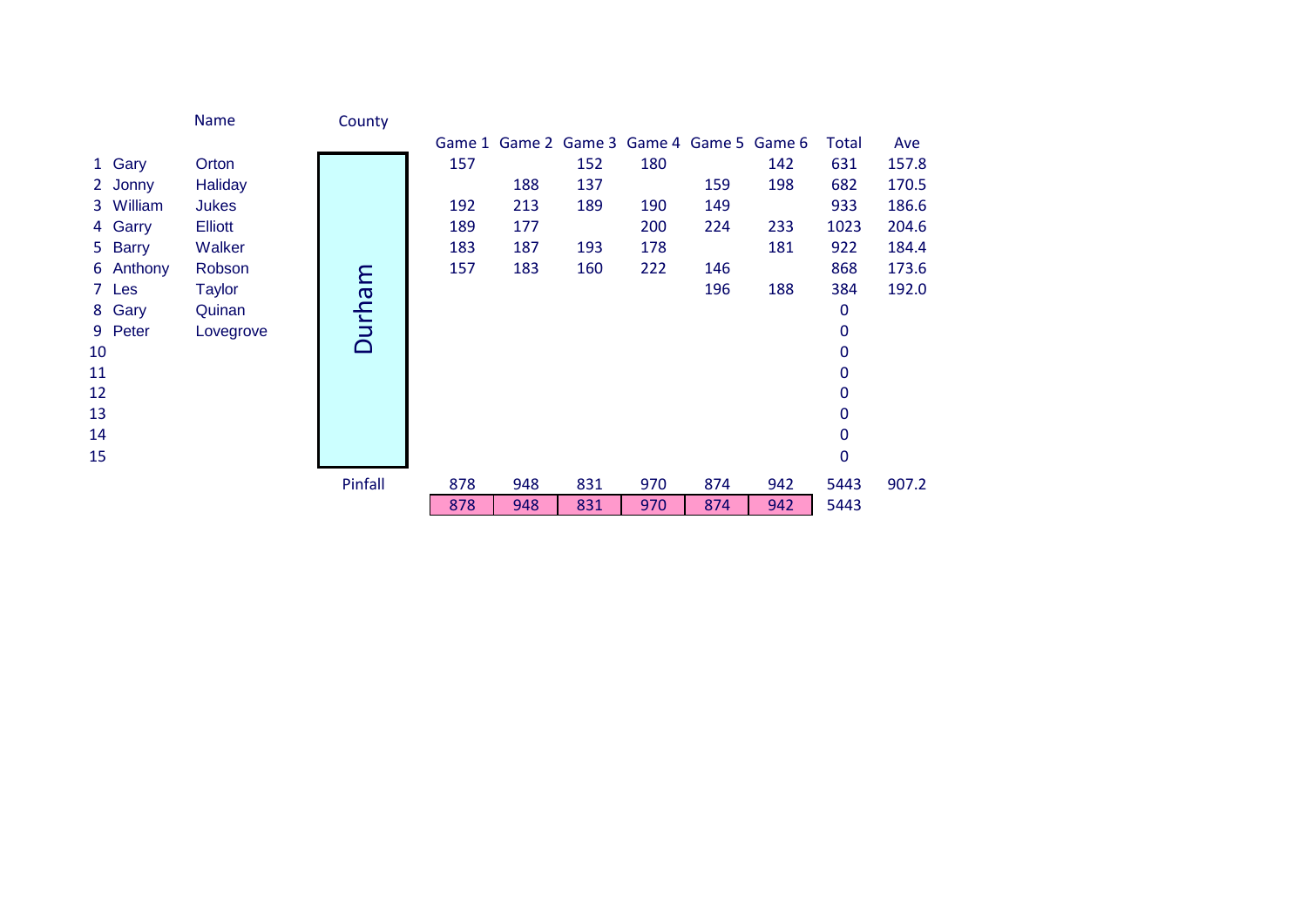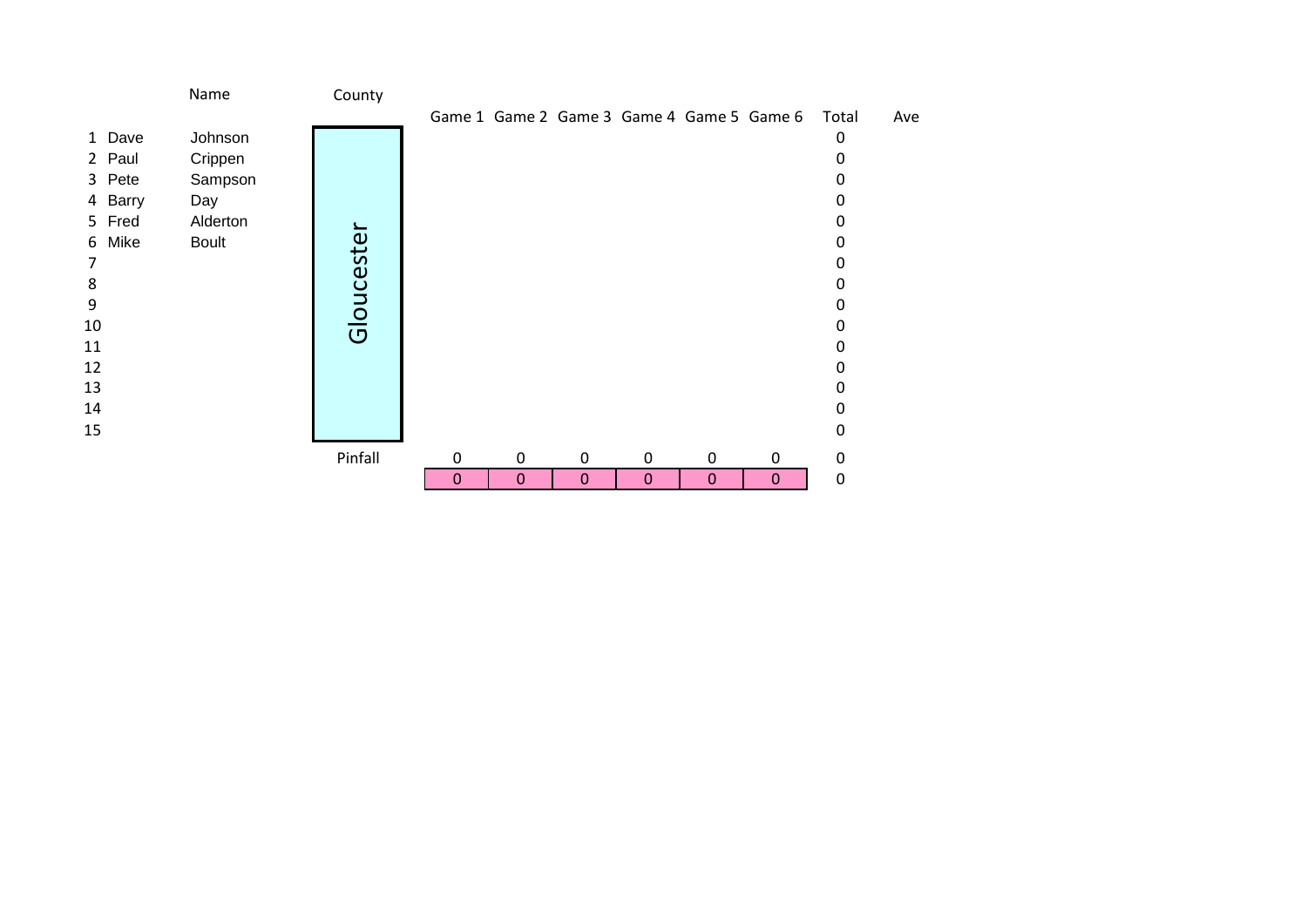|    |         | Name         | County       |     |     |     |                                           |      |     |       |       |
|----|---------|--------------|--------------|-----|-----|-----|-------------------------------------------|------|-----|-------|-------|
|    |         |              |              |     |     |     | Game 1 Game 2 Game 3 Game 4 Game 5 Game 6 |      |     | Total | Ave   |
|    | 1 Paul  | Hewitt       |              | 179 | 157 |     | 192                                       | 162  |     | 690   | 172.5 |
|    | 2 Gary  | Christopher  |              | 181 | 224 | 213 | 221                                       | 193  | 205 | 1237  | 206.2 |
|    | 3 Dave  | Rawding      |              | 244 | 172 | 190 | 172                                       | 193  | 202 | 1173  | 195.5 |
|    | 4 Chris | Robinson     |              |     |     | 156 |                                           | 213  | 148 | 517   | 172.3 |
|    | 5 Mark  | Loughborough |              | 201 | 181 | 187 | 201                                       | 245  | 179 | 1194  | 199.0 |
|    | 6 Mark  | Fullbrook    |              |     |     |     |                                           |      |     | 0     |       |
|    | 7 Brian | Greenbeck    |              |     |     |     |                                           |      |     | 0     |       |
|    | 8 Gav   | Boden        |              | 164 | 123 |     | 156                                       |      |     | 443   | 147.7 |
|    | 9 Pete  | Cooper       | Lincolnshire |     |     | 152 |                                           |      | 230 | 382   | 191.0 |
| 10 |         |              |              |     |     |     |                                           |      |     | 0     |       |
| 11 |         |              |              |     |     |     |                                           |      |     | 0     |       |
| 12 |         |              |              |     |     |     |                                           |      |     | 0     |       |
| 13 |         |              |              |     |     |     |                                           |      |     | 0     |       |
| 14 |         |              |              |     |     |     |                                           |      |     | 0     |       |
| 15 |         |              |              |     |     |     |                                           |      |     | 0     |       |
|    |         |              | Pinfall      | 969 | 857 | 898 | 942                                       | 1006 | 964 | 5636  | 939.3 |
|    |         |              |              | 969 | 857 | 898 | 942                                       | 1006 | 964 | 5636  |       |
|    |         |              |              |     |     |     |                                           |      |     |       |       |